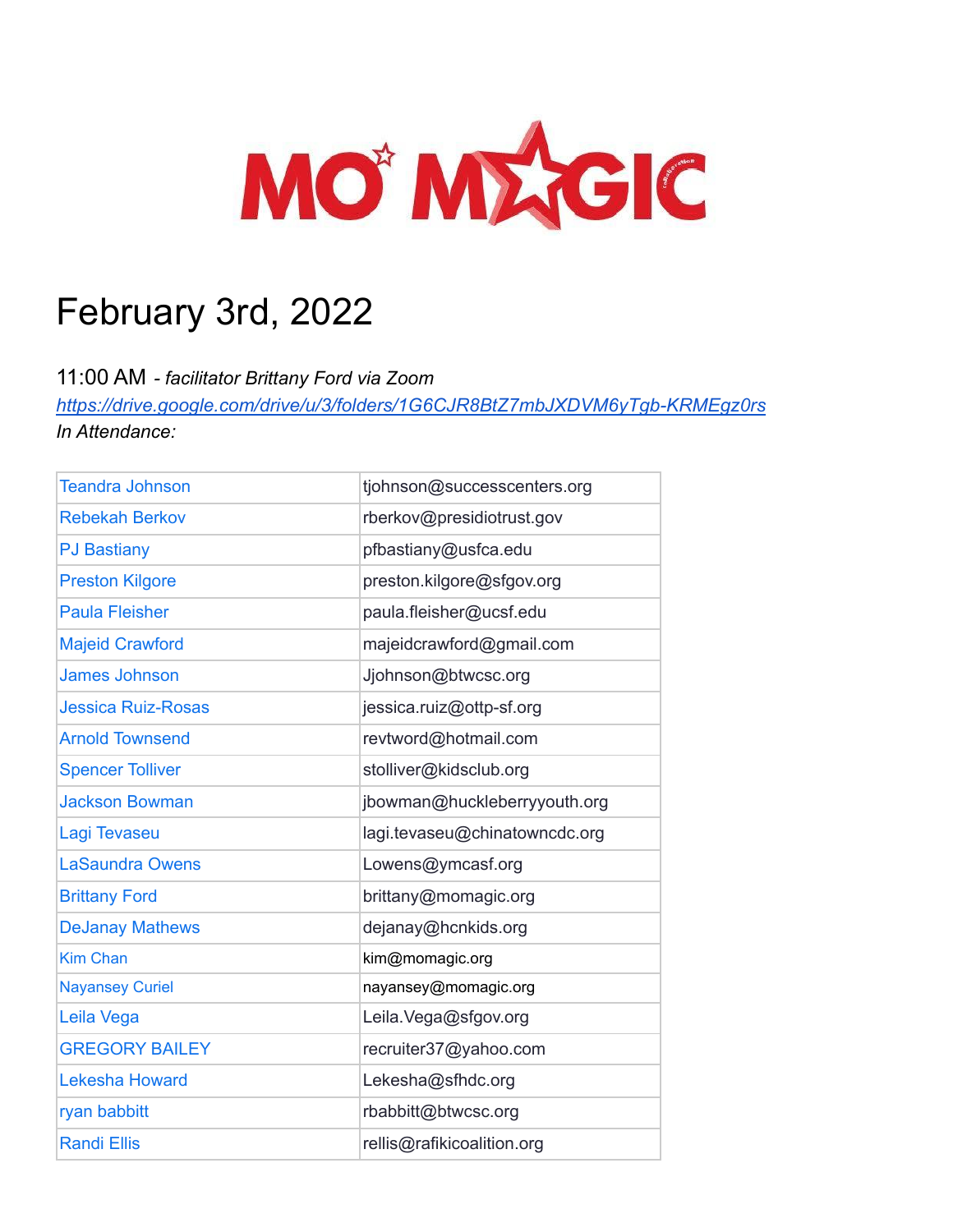

| <b>Betty Hunter</b>      | Betty.hunterhrc@gmail.com    |
|--------------------------|------------------------------|
| <b>Karin Cotterman</b>   | kmcotterman@usfca.edu        |
| <b>Moira Dumo</b>        | moira@bayviewmagic.org       |
| <b>Ryan Lopez</b>        | rxlopez@ymcasf.org           |
| Tamara Walker            | Tamara@citizenfilm.org       |
| <b>Angel Carrion</b>     | Acarrion@successcenters.org  |
| <b>Betty Canton-Self</b> | ecantonself@ymcasf.org       |
| Adama Bryant             | Adama@weekend-adventures.org |
| <b>Judith Cohen</b>      | JudithC@handfulplayers.org   |
| Carla Trujillo           | cbtrujillo@dons.usfca.edu    |
| <b>Dresden Smith</b>     | djsmith8@usfca.edu           |
| <b>Miriam Desmukes</b>   | mirmirmer@aol.com            |
| <b>Gina Cordero</b>      | gcordero@successcenters.org  |

### ● Welcome

● Presentations

# ○ "Huckleberry" - [Jackson Bowman](mailto:jbowman@huckleberryyouth.org)

○ Minors running away in summer of love, 1967 runaway youth shelter. Stumbling blocks, creating a 50 years down the road, still operating, in 1969 opened Huckleberry house, Paige & Lyon, it's 24/7 crisis and support. Temporary shelter for youth 12-17, they able to access, parenting classes, for folks raising teens, we have 6 beds, during covid it was reduced to 4. Therapy, case management, family therapy. Huckleberry youth clinic, where Jackson works, 555 Cole Street clinic, sensitve services like STI testing, birth control, sports physicals, on Medi-CAL, urgent and primary care for people unhoused. TAY age range, we talk about boundaraies, human trafficking, pornography, consent. Client services team, housing focues, we are part of the city's coordinated entry, who are unhoused or unstably housed, complete an assessment and referred into buckets of support. M-F 9:00am - 5:00pm to access basic needs, individual therapy, and family therapy, food, hygiene supplies, clohtes. We have programs in Marin. For folks for anyone working towards that side of the bay. ACE team, accessing college equity, only open on Tuesday. CARC, minors picked up for non-violent offenses, rbought to us, instead of juvie, in lieu of incarceration. The goal of CARC is to keep young people from being incarcerated because we know if you are young and incarcerated you're likely to be incarcerated as an adult. Happy about the closing of Juvenile hall. HART referral, [hartreferrals@huckleberryyouth.org](mailto:hartreferrals@huckleberryyouth.org) or call 415-264-7620 [jbowman@huckleberryyouth.org](mailto:jbowman@huckleberryyouth.org)

# ○ Redistricting Discussion - Rev. Townsend

Been around when it was called "raising the standard" to improve the opportunities for young people, you will come around people that will tell you not to vote because it doesn't matter. Millions of dollars and laws are changed and broken to keep you from voting. I'm the kind of person that if you tell me not to do something I want to go and see why. Those who work to disenfranchise, insane and ilegal voting laws like in the south. Stand in the line for hours without water, it's inhumane. Redistricting taskforce, every 10 years after the census when laws are completed and made finl, district electoral lines needs to be redrawn, so that any race, assembly, supervisor, needs to be 1-5% plus or minus but not more. SoMa is over 30% over population, and make adjustments and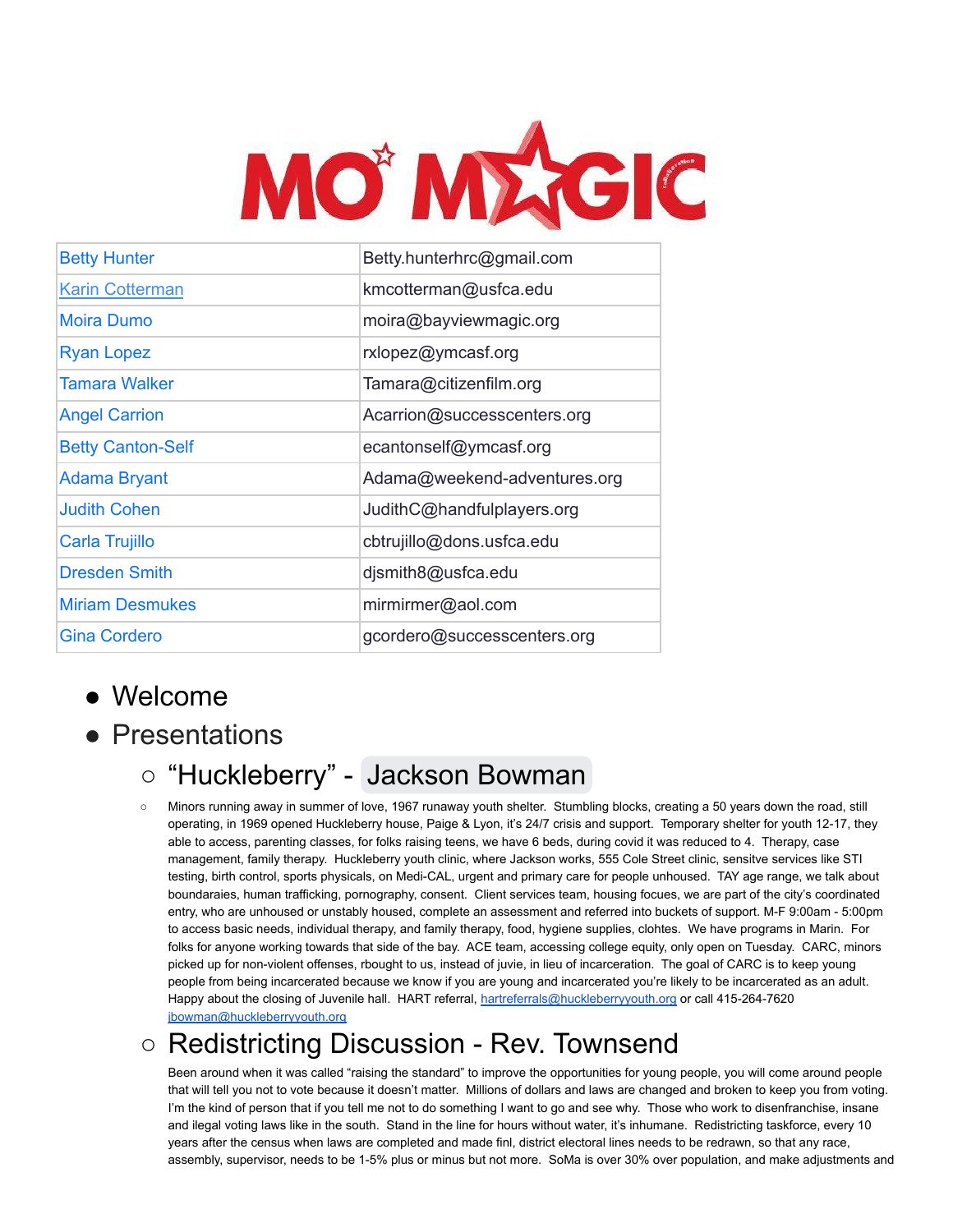

balance out populations but surrounding districts are impacted and does matter all over the city. One of the things that happen in redrawing, when people come and can establish criteria on the website, community of interest, you live in the same area, or go to the same place of worship (churches) if locations are established we do not want to break it up. Part of the voting rights act, we cannot dilute, and be especially protective, misused in the voting process, protect their interest. Voting strength is strong in African American populations. In 2000, district elections approved, late 2001 roughly have first district elections. District lines drawn along with census. For example, D5 Fillmore, Haight, Japantown, the area of Westside Courts, Booker T. was taken out, Japantown was taken out, Plaza East was taken out, Freedom West, taken out. When the first district elections happened in SF, to represent D5 was a person we had never heard of. Maybe 8 years, we didn't know who he was. In 2010, when we dealt with redistricting some of the areas were put back but not all. In temers of keeping communities of interest kept together, tomorrow, Friday, at 2:30pm the redistricting taksforce will be meeting for D10. The people of SF will have to live with it for the next 10 years. I am almost 80. You outta have input. You outta be talking about this. We have people submitting maps to us everyday. All meetings are virtual, having trouble getting senior inputs. We were going to have at least one in person meeting for each community but due to COVID they cannot be held. This all needs to be done by April. We are hoping to meeting in person in March. The second largest African American is Bayview. African Americans is number 3 in. Asians first, then Latino. Tendorloin is first in African American population. They want to add Tendorloin to D5. Letting you know the kind of ways people are looking at maps and redistricting. If we do this wrong, it would be so easy to guarantee that you couldn't get a Black Supervisor elected because our population is so small. We need to be real careful, about what people tell us. Especially those most troubled. Britt: Thank you for the history lesson, and piece of that. Other than maps, do we write letters? How do we advocate to get our voices heard. Rev. Townsend: You can write letters, make phone calls, it is real important to make appearances in the virtual meetings. Go to website, so far D5, D6, & D10 have met. Everything has to be done transparently and publicly. Tamara: Where can I find the whole taskforce board, dept of elections website and find the redistricting. [arnold.townsend@sfgov.org](mailto:arnold.townsend@sfgov.org) [revtword@hotmail.com](mailto:revtword@hotmail.com) (415) 407-6359.

# ○ Don Fisher Clubhouse UCSF Pop Up - Spencer Tolliver

Parental consent for all youth over the age of 18, really want to be careful about how we approach this in our community in trusting both kids and parents. Flyers need to come out in multiple forms, both paper and electronic in all languages. [stolliver@kidsclub.org](mailto:stolliver@kidsclub.org)

#### ■ Presentation slides:

[https://drive.google.com/drive/u/3/folders/1uMCJd6FoZUGevXBSYl7dQ0S6iBhp](https://drive.google.com/drive/u/3/folders/1uMCJd6FoZUGevXBSYl7dQ0S6iBhpZFUC)

#### **[ZFUC](https://drive.google.com/drive/u/3/folders/1uMCJd6FoZUGevXBSYl7dQ0S6iBhpZFUC)**

- In person learning updates: Community Hubs/Distance Learning
- Diapers/Hygiene/Undergarments
	- [https://docs.google.com/forms/d/e/1FAIpQLSddZDAOECKIhZpoUqpcW5i](https://docs.google.com/forms/d/e/1FAIpQLSddZDAOECKIhZpoUqpcW5i1hsaAUIulpQZaIy1oT-RQLIRpBA/viewform?vc=0&c=0&w=1) [1hsaAUIulpQZaIy1oT-RQLIRpBA/viewform?vc=0&c=0&w=1](https://docs.google.com/forms/d/e/1FAIpQLSddZDAOECKIhZpoUqpcW5i1hsaAUIulpQZaIy1oT-RQLIRpBA/viewform?vc=0&c=0&w=1)
- Presenter Ideas form:

[https://docs.google.com/forms/d/e/1FAIpQLScbSdkokzzhpc6h3JQDv2fgAGaKtY](https://docs.google.com/forms/d/e/1FAIpQLScbSdkokzzhpc6h3JQDv2fgAGaKtY4tK_DIVdI5dB0A4bzdbA/viewform?vc=0&c=0&w=1) [4tK\\_DIVdI5dB0A4bzdbA/viewform?vc=0&c=0&w=1](https://docs.google.com/forms/d/e/1FAIpQLScbSdkokzzhpc6h3JQDv2fgAGaKtY4tK_DIVdI5dB0A4bzdbA/viewform?vc=0&c=0&w=1)

- Sub-Committee Sign-Ups & Updates
	- Social Black History Month
		- **Britt:** Black History Month: Black Excellence in Health & Wellness, citizen film will have a survey, Kim is working on a flyer. On Friday, February 25th, 4:30 - 5:30pm